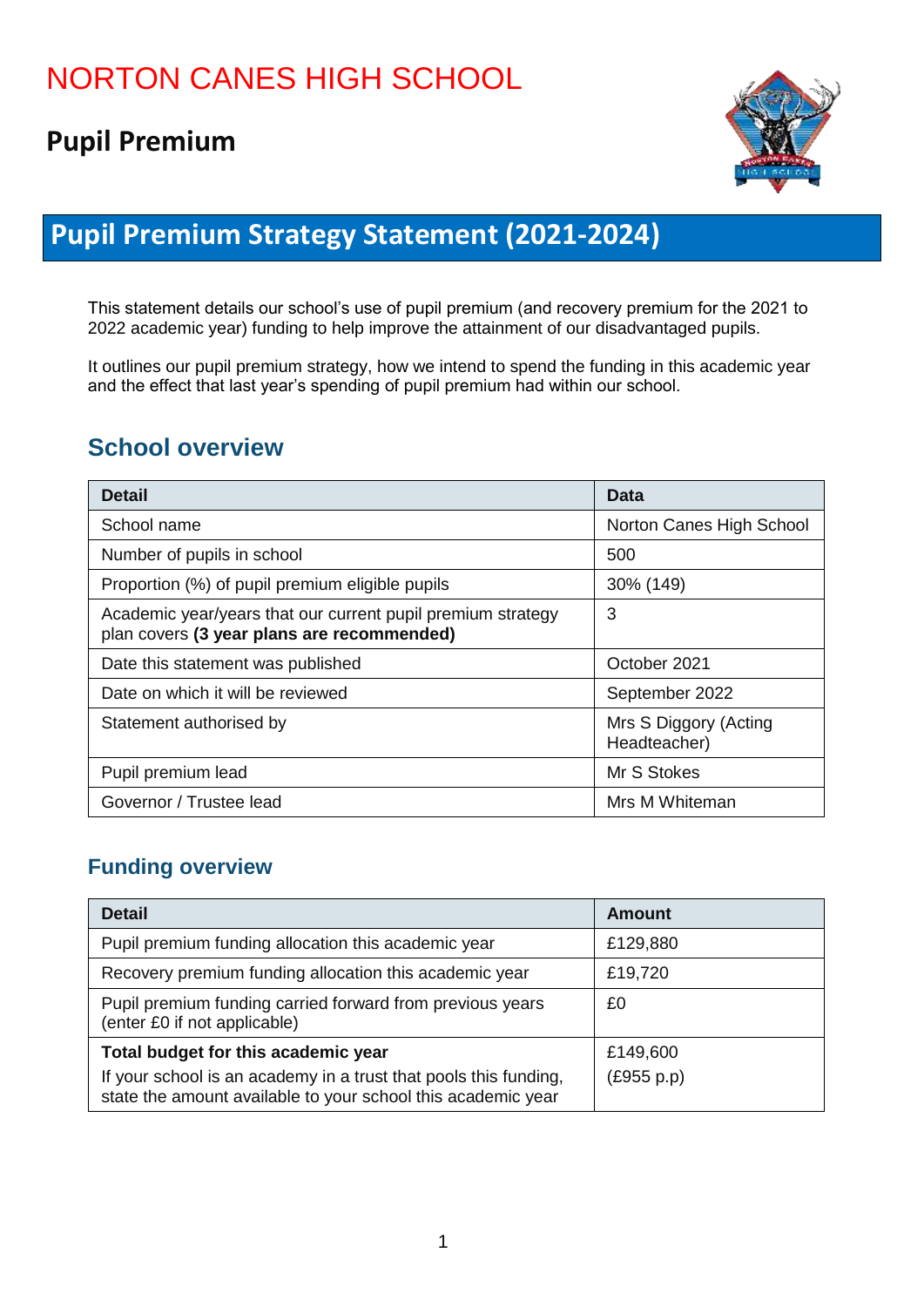# **Part A: Pupil premium strategy plan**

#### **Statement of intent**

At Norton Canes High School, we hold the same high expectations for all our students, regardless of potential barriers. We appreciate that there are challenges for identified students that has been exacerbated by Covid-19. Our endeavour is to provide a service that enables disadvantaged students to "at least" match their counterparts in all areas of school life and to leave Norton Canes High School with the qualifications and skills to become active and responsible citizens.

### **Challenges**

This details the key challenges to achievement that we have identified among our disadvantaged pupils.

| <b>Challenge</b><br>number | <b>Detail of challenge</b>                                                                                                         |
|----------------------------|------------------------------------------------------------------------------------------------------------------------------------|
|                            | Attendance is lower and persistent absenteeism higher than non-PP students                                                         |
| 2                          | Suspension rate for PP students is higher than national for PP students                                                            |
| 3                          | Engagement of PP students is below non-PP students                                                                                 |
|                            | Engagement of parents/carers of PP students is below non-PP                                                                        |
| 5                          | Performance data for PP students is below non-PP (special mention to<br>percentage of PP students gaining L4 at English and Maths) |

#### **Intended outcomes**

| Intended outcome                                                                   | <b>Success criteria</b>                                                                                                                                |
|------------------------------------------------------------------------------------|--------------------------------------------------------------------------------------------------------------------------------------------------------|
| Improved attendance and persistent<br>absenteeism for PP students                  | PP students to be in line with national<br>average for all students (PP and non-PP)                                                                    |
| Improved behaviour for PP students                                                 | Suspension rate for PP students to be in line<br>with national data for PP students                                                                    |
| PP students show more engagement in<br>school life                                 | PP engagement in school activities to be in<br>line with non-PP students                                                                               |
| Increase in the number of parents/carers of<br>PP students to parental engagements | Number of parents/carers of PP students<br>attending parental engagements to be in<br>line with non-PP parents/carers                                  |
| Improve academic performance for PP<br>students                                    | Reduced gap for PP and non-PP for both P8<br>and A8. Reduced gap of reading ages for<br>PP and non-PP. Reduce the vocabulary<br>gap for PP and non-PP. |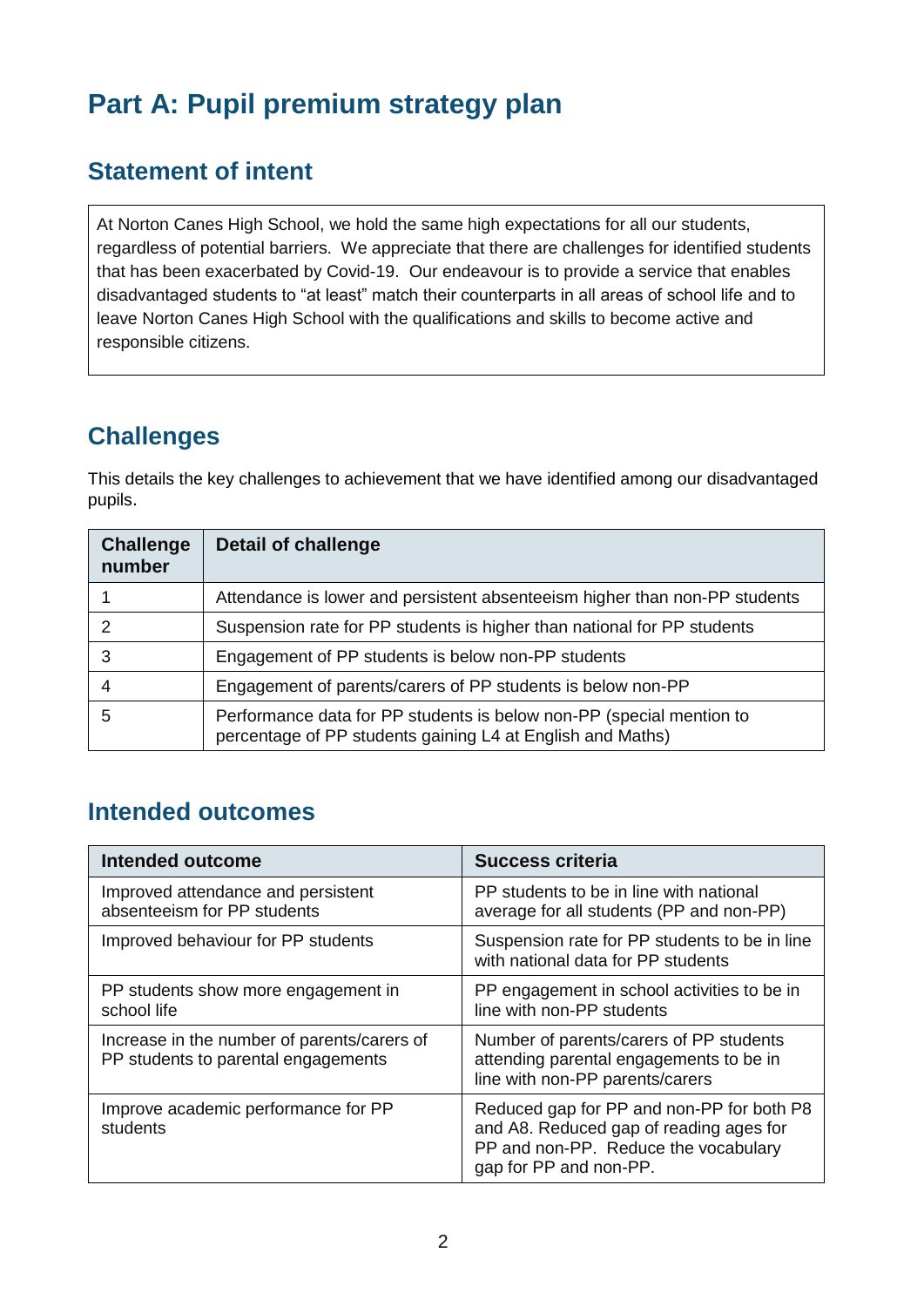### **Activity in this academic year**

This details how we intend to spend our pupil premium (and recovery premium funding) **this academic year** to address the challenges listed above.

#### **Teaching (for example, CPD, recruitment and retention)**

Budgeted cost: £14,500

| <b>Activity</b>                                                                                                                                          | Evidence/rationale that<br>supports this approach                                                                                               | <b>Challenge</b><br>number(s)<br>addressed |
|----------------------------------------------------------------------------------------------------------------------------------------------------------|-------------------------------------------------------------------------------------------------------------------------------------------------|--------------------------------------------|
| Calendared CPD on the quality of teaching<br>for all pupils and the expectations for<br>disadvantaged pupils $(£35x10$ sesssions =<br>£350)              | The EEF states the quality of teaching<br>is the single most important driver of<br>pupil attainment and a range of other<br>positive outcomes. | 2<br>5                                     |
| Completion of the attachment and trauma<br>pathway to improve staff ability to support<br>identified students in conflict situations<br>$(E70x5 = E350)$ | There are a high percentage of PP<br>students who are/have been open to<br>T2-4 support.                                                        | $\overline{2}$<br>5                        |
| Appointment of pupil premium champions in<br>English and Maths $(E1,200x2 = E2,400)$                                                                     | The percentage of PP students<br>attaining L4+ in English and Maths is<br>lower than non-PP.                                                    | 5                                          |
| Departments issued PP budget to support<br>students in their subject area (£9,900)                                                                       | It is evident that a number of PP<br>students do not attend with the<br>required uniform/equipment.                                             | 5                                          |
| Purchase of Provision Mapping to improve<br>staff ability to support disadvantaged<br>students with SEN (£1,500)                                         | From observations, staff require further<br>assistance in supporting students with<br>SEN.                                                      | 5                                          |
| Calendared CPD to support quality first<br>teaching in the classroom (use of diagnostic<br>assessment)                                                   | The EEF states the quality of teaching<br>is the single most important driver of<br>pupil attainment and a range of other<br>positive outcomes. | 5                                          |
| Calendared in-class intervention for<br>students for identified students                                                                                 | Individualised instruction   EEF<br>(educationendowmentfoundation.org.<br>uk)                                                                   | 5                                          |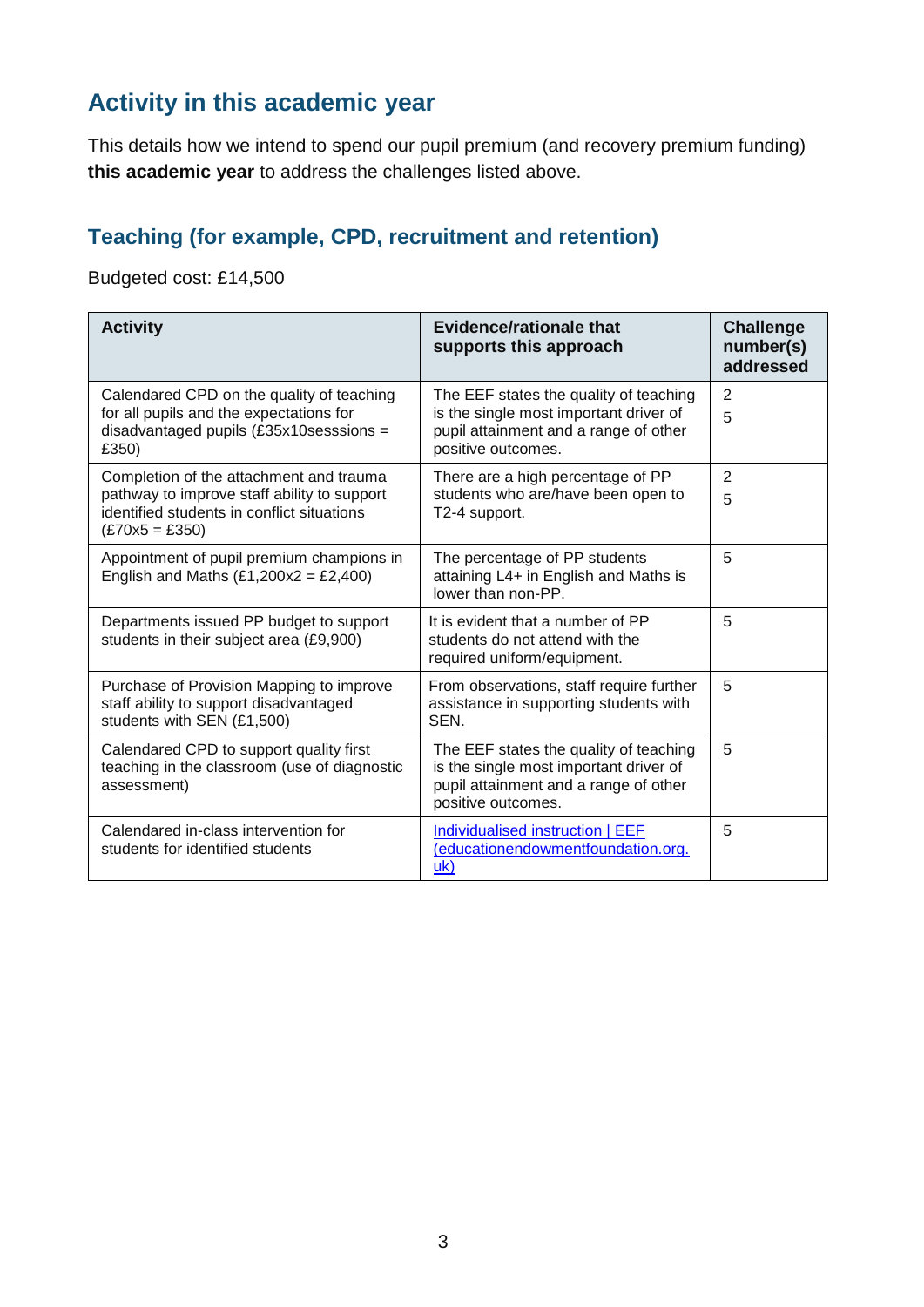#### **Targeted academic support (for example, tutoring, one-to-one support structured interventions)**

Budgeted cost: £54,550

| <b>Activity</b>                                                                                               | <b>Evidence/rationale that supports</b><br>this approach                                                                                                                                                                                                                                                                                    | <b>Challenge</b><br>number(s)<br>addressed |
|---------------------------------------------------------------------------------------------------------------|---------------------------------------------------------------------------------------------------------------------------------------------------------------------------------------------------------------------------------------------------------------------------------------------------------------------------------------------|--------------------------------------------|
| Pupil premium review (£500)                                                                                   | Pupil premium reviews - GOV.UK<br>(www.gov.uk)                                                                                                                                                                                                                                                                                              | 1<br>$\overline{2}$<br>3<br>4<br>5         |
| Academic tutoring in English and Maths<br>$(E900x32 \text{ weeks} = E28,800)$                                 | <b>Small group tuition   EEF</b><br>(educationendowmentfoundation.org.uk)                                                                                                                                                                                                                                                                   | 5                                          |
| CAT4 testing for Y7 students (£3,500)                                                                         | To personalise the support of PP<br>students, it is important to recognised<br>their strengths and areas for<br>development.                                                                                                                                                                                                                | 5                                          |
| Mentoring programme for KS4 students<br>to support students to "at least" make<br>their target grades (2,000) | <b>Mentoring   EEF</b><br>(educationendowmentfoundation.org.uk)                                                                                                                                                                                                                                                                             | 5                                          |
| Reading tests and interventions,<br>including Bedrock (£5000)                                                 | PP students are known to have a low<br>reading age. Bedrock will help increase<br>the number of words students recognise<br>and use. This is known to improve<br>lieracy.                                                                                                                                                                   | 5                                          |
| Intervention programme for Y11 students<br>(E5,000)                                                           | Small group tuition   EEF<br>(educationendowmentfoundation.org.uk)                                                                                                                                                                                                                                                                          | 5                                          |
| Inclusion of Educational Psychologist to<br>support/assess identified students<br>(E5,000)                    | There are a number of identified<br>students who would benefit from support<br>and assessment from an EP. This has<br>previously led to an EHCNA.                                                                                                                                                                                           | 5                                          |
| Exam preparation/support workshops<br>with for KS4 and KS5 - Elevate (£2,400)                                 | <b>Small group tuition   EEF</b><br>(educationendowmentfoundation.org.uk)                                                                                                                                                                                                                                                                   | 5                                          |
| Implementation of Hegarty Maths<br>(E1, 350)                                                                  | There is a gap in the wholeschool Maths<br>performance of PP and non-PP.                                                                                                                                                                                                                                                                    | 5                                          |
| Purchase books for all PP students and<br>to write review on books read (£775)                                | "1 in 11 disadvantaged children in the UK<br>say that they don't have a book of their<br>own." National Literacy Trust<br>"Children who say they have a book of<br>their own are six times more likely to read<br>above the level expected for their age<br>than their peers who don't own a book<br>(22% vs. 3.6%" National Literacy Trust | 5                                          |
| Purchase of audiobooks/ Audible<br>subscription for the texts read in Skills<br>sessions (£225)               | "Audiobooks can support wider literacy<br>engagement." (National Literacy Trust)<br>"1 in 5 (21.7%) children and young people<br>said that listening to an audiobook or pod-<br>cast has got them interested in reading<br>books." (National Literacy Trust)                                                                                | 5                                          |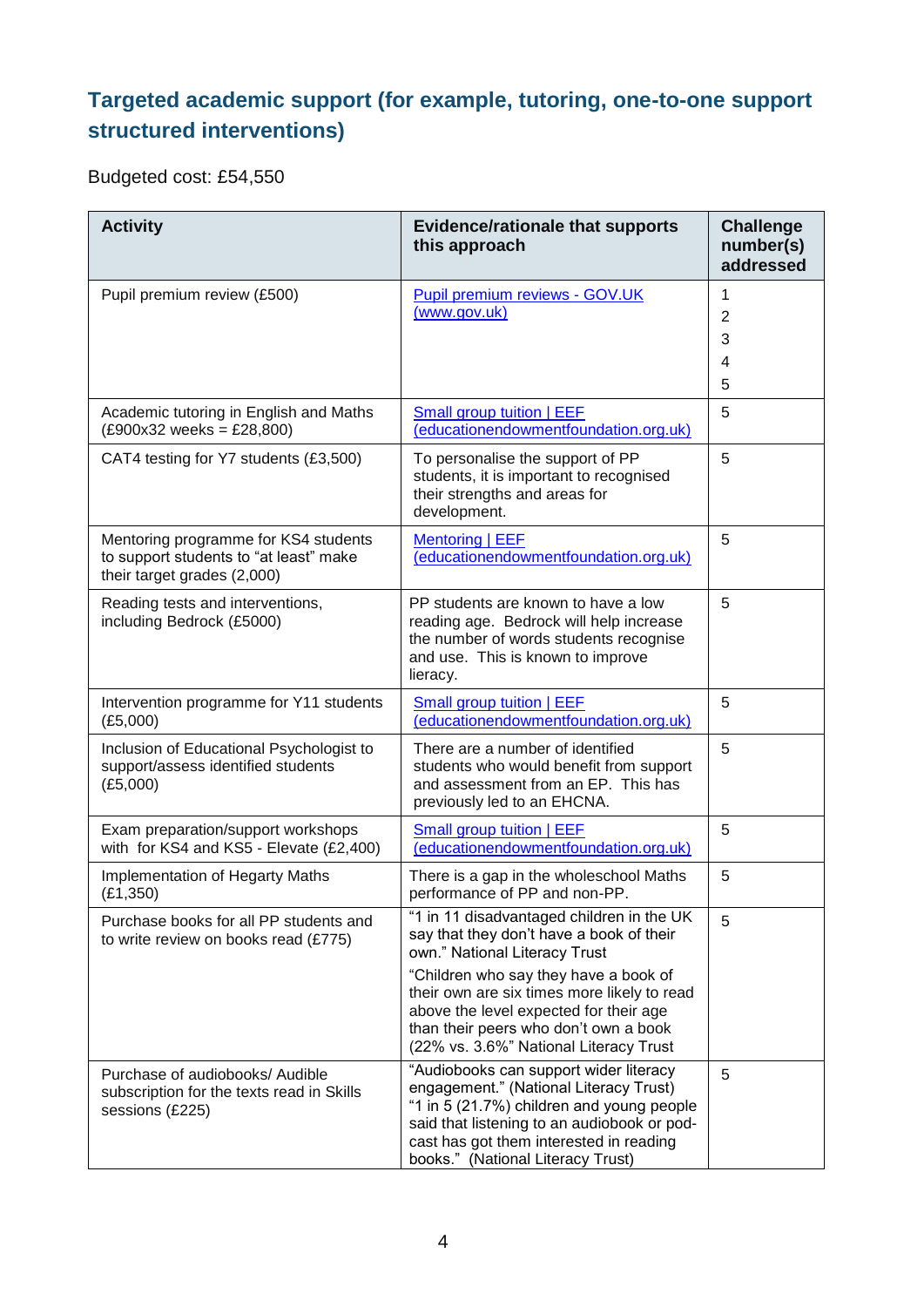#### **Wider strategies (for example, related to attendance, behaviour, wellbeing)**

Budgeted cost: £80,522

| <b>Activity</b>                                                                                                                      | <b>Evidence/rationale that supports</b><br>this approach                                                                          | <b>Challenge</b><br>number(s)<br>addressed |  |
|--------------------------------------------------------------------------------------------------------------------------------------|-----------------------------------------------------------------------------------------------------------------------------------|--------------------------------------------|--|
| Implement rewards budget to support<br>attendance of identified students<br>(E1,000)                                                 | The attendance and persistent<br>absenteeism for identified students is a<br>concern when compared to non-PP<br>students.         | 1                                          |  |
| Implementation of the living for sport<br>programme to improve the engagement<br>of identified students in KS3 (£5,000)              | <b>Behaviour interventions   EEF</b><br>(educationendowmentfoundation.org.uk)                                                     | 1<br>$\overline{2}$<br>3<br>4              |  |
| Implementation of trained counsellor to<br>support the SEMH of identified students<br>(E6,000)                                       | There are a high number of identified<br>students who are demonstrating issues in<br>relation to SEMH.                            | 1<br>3                                     |  |
| Identify and refer 2 students per HT for<br>behaviour intervention at The Bridge<br>and/or Chaselea PRU (£400x39 weeks =<br>£19,500) | <b>Behaviour interventions   EEF</b><br>(educationendowmentfoundation.org.uk)                                                     | $\overline{2}$                             |  |
| Budget for alternative provision (outside<br>of PRU led intervention programmes -<br>example Academy 21) (£5,000)                    | <b>Behaviour interventions   EEF</b><br>(educationendowmentfoundation.org.uk)                                                     | $\overline{2}$                             |  |
| Retention of behaviour support assistant<br>$-$ ELSA trained (£22,600)                                                               | There are a number of PP students who<br>are demonstrating challenging behaviour<br>and would benefit from work with our<br>ELSA. | $\overline{2}$                             |  |
| Increase number of lunchtime<br>supervisors to support behaviour at<br>lunchtime $(E2,037x6 = E12,222)$                              | There have been recorded challenging<br>behaviour at lunchtimes.                                                                  | 2                                          |  |
| Improve PSHE programme to improve<br>students' understanding of social,<br>emotional and mental health issues.<br>(E1,000)           | There are a number of PP students who<br>do not show required empathy to others<br>needs leading to conflict.                     | $\overline{2}$<br>3                        |  |
| Implementation of Duke of Edinburgh<br>Award Scheme (£1,200)                                                                         | Outdoor adventure learning   EEF<br>(educationendowmentfoundation.org.uk)                                                         | 3                                          |  |
| Hardship budget for parents/carers of<br>PP students (£1,000)                                                                        | During lockdowns there were requests for<br>additional support for families and<br>students, who are identified as PP.            | 3<br>4                                     |  |
| Retention of on-line parent's evening<br>system (£1,000)                                                                             | Data showed that there are a higher<br>percentage of parents/carers who<br>attended parental events                               | 4                                          |  |
| Implementation of the Aspire<br>Programme to improve the aspiration of<br>KS3 and KS4 students (£5,000)                              | The percentage of PP students taking up<br>L3 qualifications is lower than non-PP.                                                | 3<br>5                                     |  |

#### **Total budgeted cost: £149,572**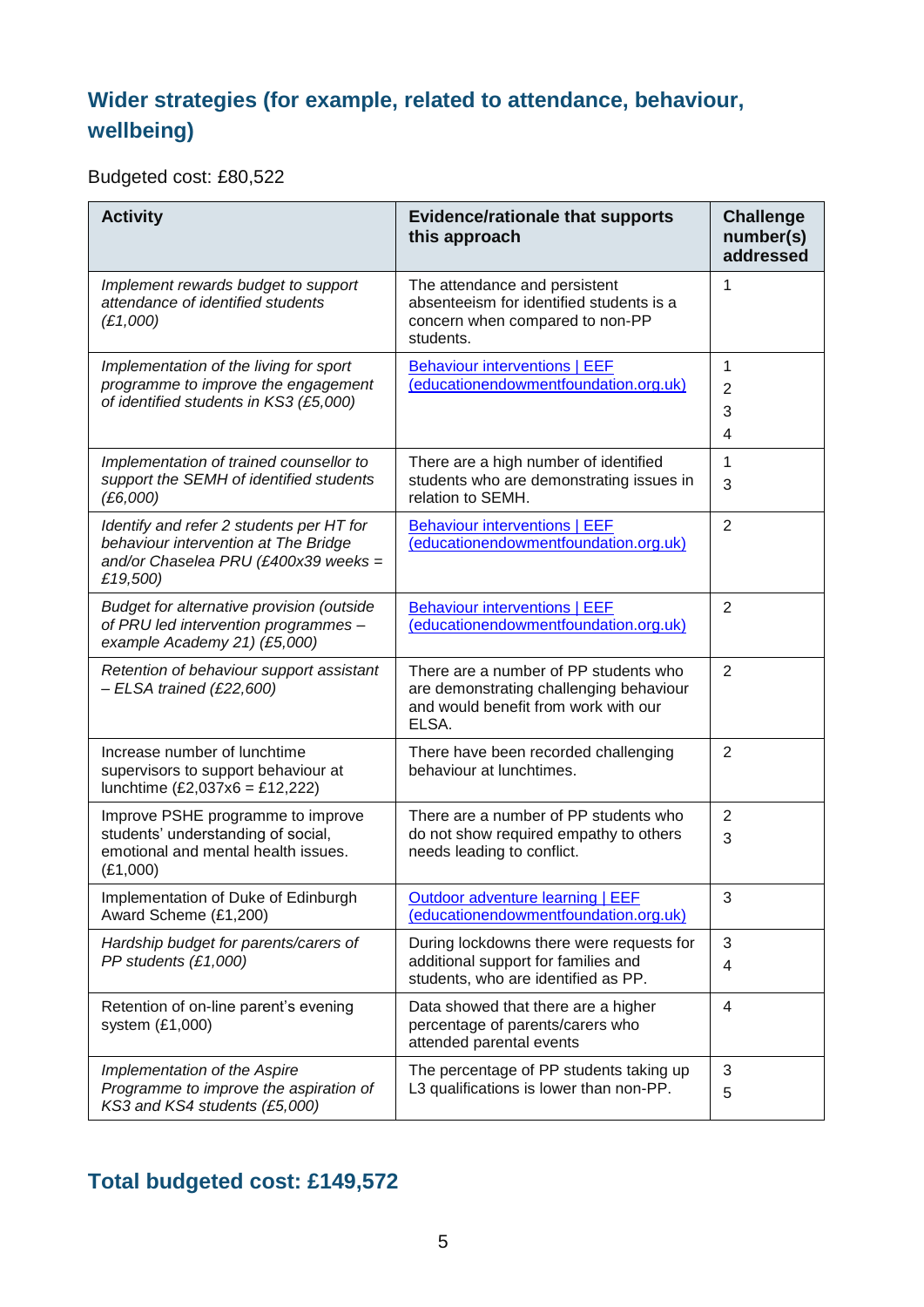## **Part B: Review of outcomes in the previous academic year**

### **Pupil premium strategy outcomes**

This details the impact that our pupil premium activity had on pupils in the 2020 to 2021 academic year.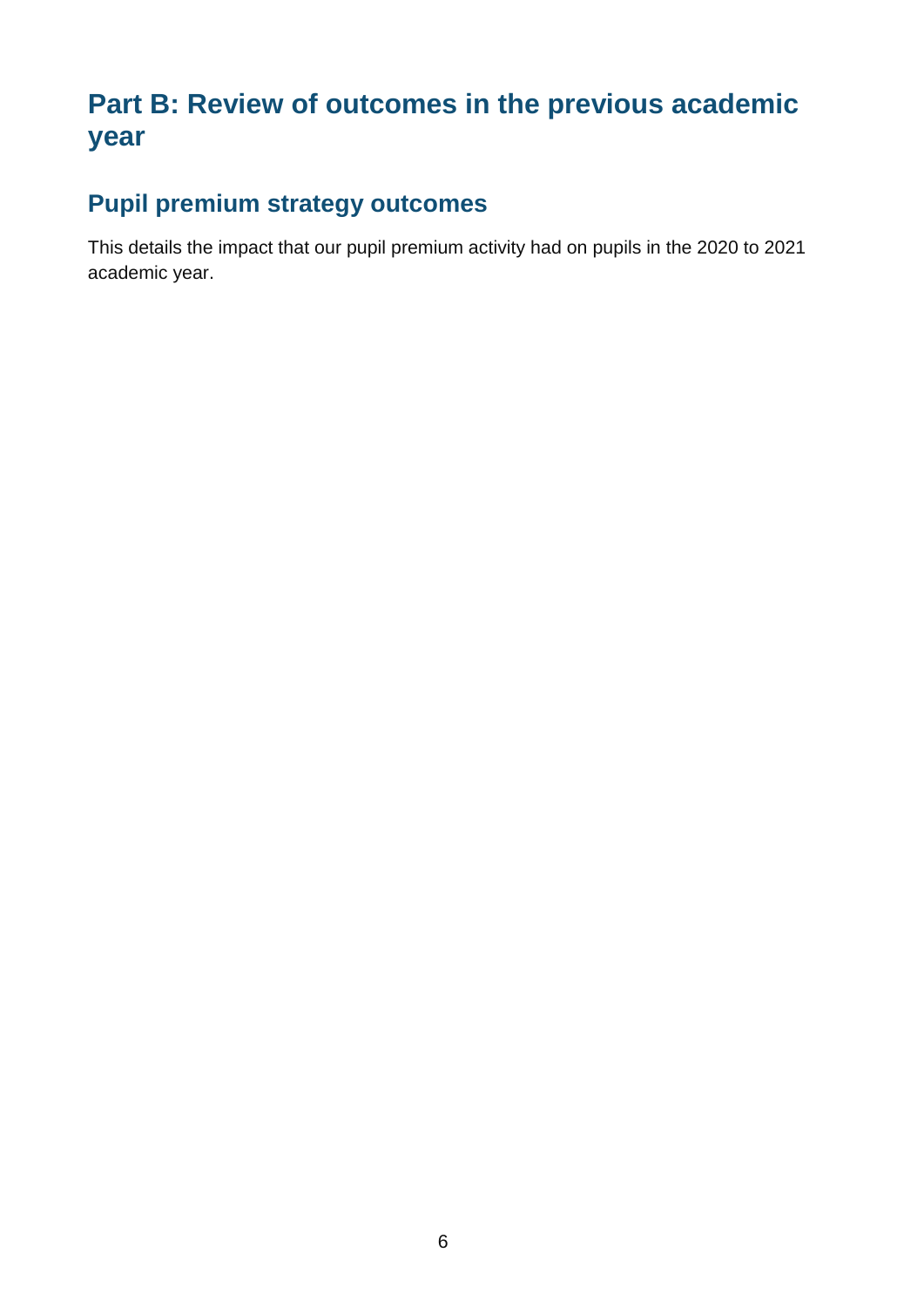#### PRIORITY 1 - IMPROVE THE WHOLESCHOOL ATTAINMENT AND PROGRESS TO THAT OF SIMILAR SCHOOLS FOR STUDENTS IDENTIFIED AS DISAD-VANTAGED

#### Member of staff responsible: SS/RP Tasks Success criteria Did you meet the success criteria? Lessons Learned (would you keep this approach?) Total Cost 1. Student on task to meet subject based KS4 target DiSt to engage in remote learning Students identified for intervention In class intervention is completed During lockdown two, all disadvantaged students were invited in to school. According to DfE data, NCHS had approximately two times the national average of students attending school. For those that weren't all students were allocated a Key Worker. If the students were SEND, they received support from a TA in their on-line lessons. If they weren't SEND, a Key Worker made contact three times a week to support academic and pastoral needs. As part of the SEND Provision, identified students were placed on appropriate interventions programmes. In relation to academic mentoring, this was not included due to the changes in measuring attainment in students. Staff from Y7-11 completed in-class interventions on identified students. These were checked during the next ROP. How to further support SEND students who would prefer remote learning. Create more improved structure for identifying students. Include within the QA for Vulnerable Students £8,025.1 2. Improve numeracy and literacy of disadvantaged students Increase in the reading age and numeracy rates from baseline All identified students engaged in the "reading for pleasure" programme and were bought identified books. As a consequence of the programme whole school PP students made an increase of 8.75 months. If discounted, improvement in PP reading age would have been a more encouraging 13 months. Careful monitoring of testing, especially for identified students. £23,405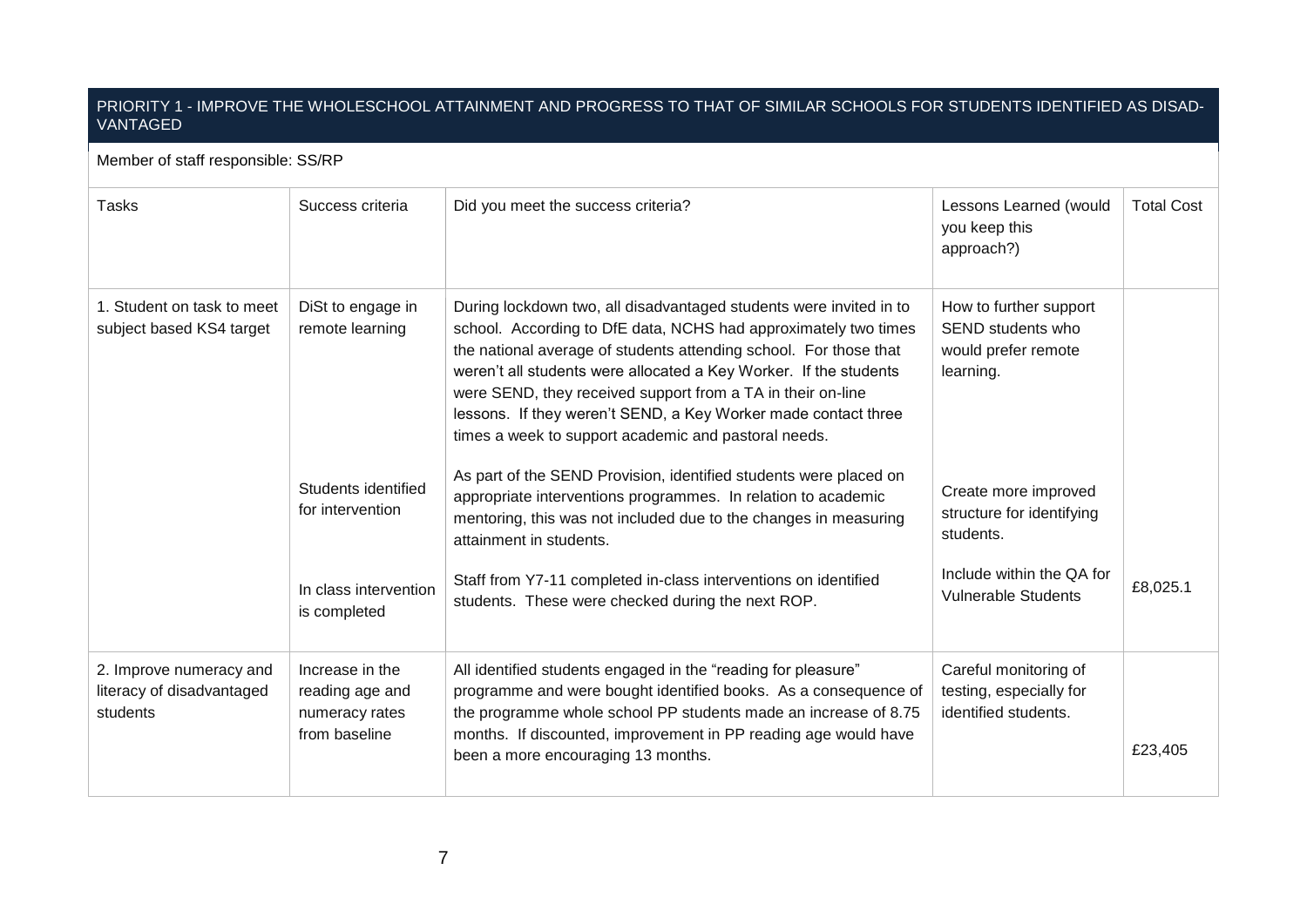|  | Total Budget | £31 430 |
|--|--------------|---------|
|  |              |         |

#### PRIORITY 2 - IMPROVE THE ATTENDANCE OF WHOLESCHOOL ATTENDANCE TO THAT OF SIMILAR SCHOOLS FOR STUDENTS IDENTIFIED AS DISAD-VANTAGED

Member of staff responsible: SS/LHO

| Tasks                                               | <b>Success</b><br>criteria           | Did you meet the success criteria?                                                                                                                                                                                                                                                                                                                                                                                                                                                                                                                                                                                          | Lessons Learned (would you keep this<br>approach?)                                                                                                                                                                                                                                                                                                                                  | Total cost |
|-----------------------------------------------------|--------------------------------------|-----------------------------------------------------------------------------------------------------------------------------------------------------------------------------------------------------------------------------------------------------------------------------------------------------------------------------------------------------------------------------------------------------------------------------------------------------------------------------------------------------------------------------------------------------------------------------------------------------------------------------|-------------------------------------------------------------------------------------------------------------------------------------------------------------------------------------------------------------------------------------------------------------------------------------------------------------------------------------------------------------------------------------|------------|
| 1. Enhance<br>support for<br>identified<br>students | DiSt to<br>average 94%<br>attendance | For the purposes of measuring data, organisations have stated that<br>attendance between March 23rd 2020 and March 8th 2021 should<br>not be considered. It should also be noted that national attendance<br>figures for 2020/2021 have not been published. However,<br>2020/2021 attendance students identified as PP was 84%, with<br>non-PP at 90%. National data for PP in 2018/2019 was 92.5%.<br>Although this is well below target, it should be noted that COVID<br>and other authorised absences had a major impact on attendance.<br>When considering unauthorised absence, PP was 3.8% and non-<br>PP was 1.19%. | The ability to track students through the new<br>system, continues to show success and the<br>procedures and processes are not considered<br>obstacles for further improvements. When<br>considering targets for next academic year,<br>further consideration should be made to<br>inspecting unauthorised absence, especially<br>with the changes to attendance coding<br>(COVID). | £16,565    |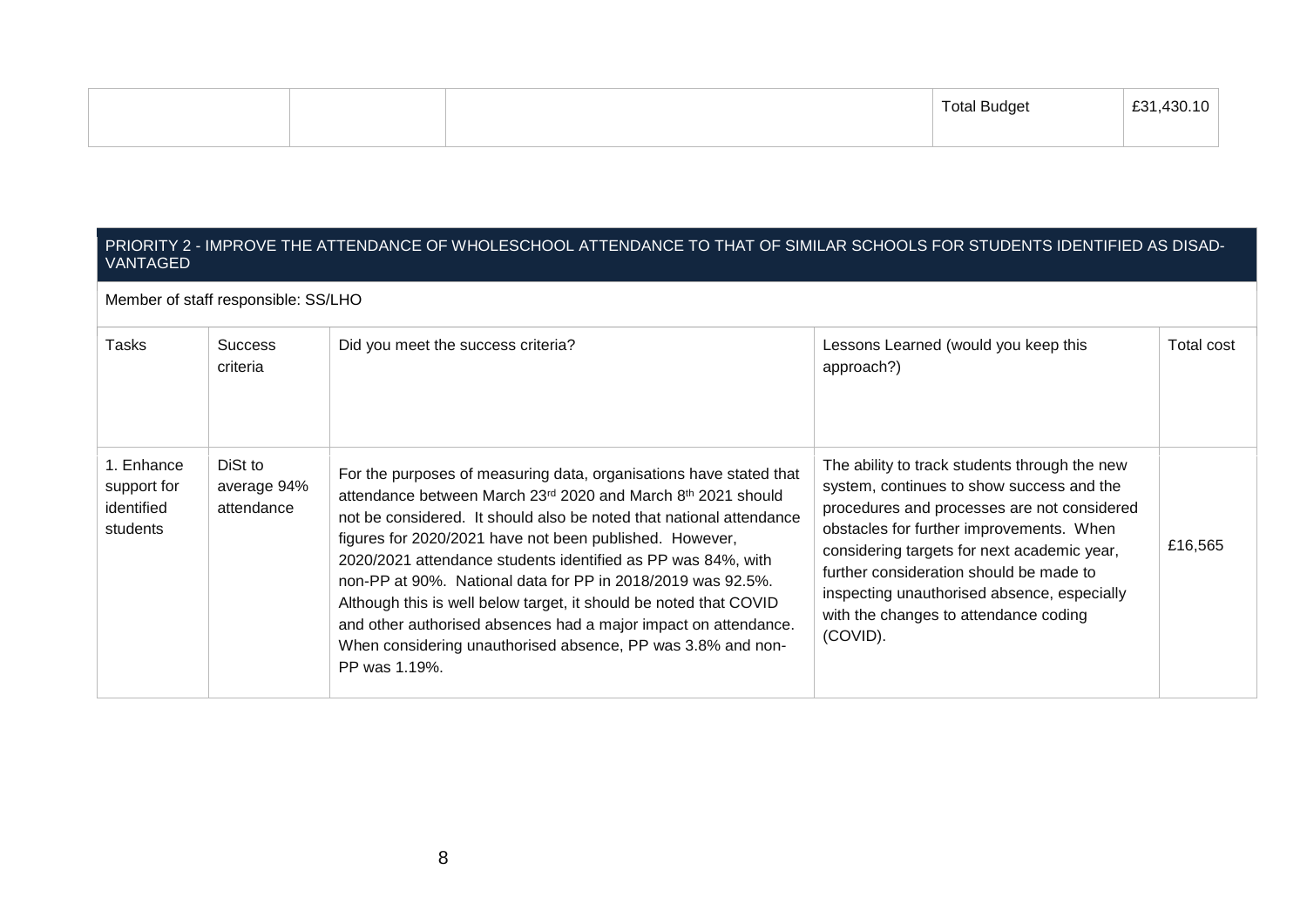| 2. Students<br>rewarded for<br>good<br>attendance | More DiSt<br>gaining 100%<br>attendance | The rewards system continued to develop. However, COVID had<br>significant impact on attendance. The result was less students<br>receiving 100% attendance. During 2020/2021 only 40 students<br>received 100% of which only 14 were PP. | Although it appeared a positive area to<br>consider, due to issues relating to COVID,<br>100% attendance will not be considered an<br>area for inspection. | £0      |
|---------------------------------------------------|-----------------------------------------|------------------------------------------------------------------------------------------------------------------------------------------------------------------------------------------------------------------------------------------|------------------------------------------------------------------------------------------------------------------------------------------------------------|---------|
|                                                   |                                         |                                                                                                                                                                                                                                          | <b>Total Budget</b>                                                                                                                                        | £16,565 |

| PRIORITY 3 – IMPROVE THE BEHAVIOUR OF STUDENTS, SO PX AND FTE WOULD BE IN LINE WITH SIMILAR SCHOOLS |  |
|-----------------------------------------------------------------------------------------------------|--|
|                                                                                                     |  |

Member of staff responsible: SST/TU

| Tasks                                                | Success criteria                              | Did you meet the success criteria?                                                                                                                                                                                                                               | Lessons Learned (would you keep<br>this approach?)                                                                                   | Total cost |
|------------------------------------------------------|-----------------------------------------------|------------------------------------------------------------------------------------------------------------------------------------------------------------------------------------------------------------------------------------------------------------------|--------------------------------------------------------------------------------------------------------------------------------------|------------|
| 1. Increase<br>structure of<br>the Inclusion<br>Team | Appointment of behaviour<br>support assistant | The additional of the behaviour support assistant, was a needed and<br>welcomed addition to the team, especially as our Key Worker moved<br>to another school (promotion). This made resources stretched,<br>especially at a critical part of the academic year. | Staffing levels are not for further<br>consideration at present, therefore<br>they will not be considered for next<br>academic year. | £9,200     |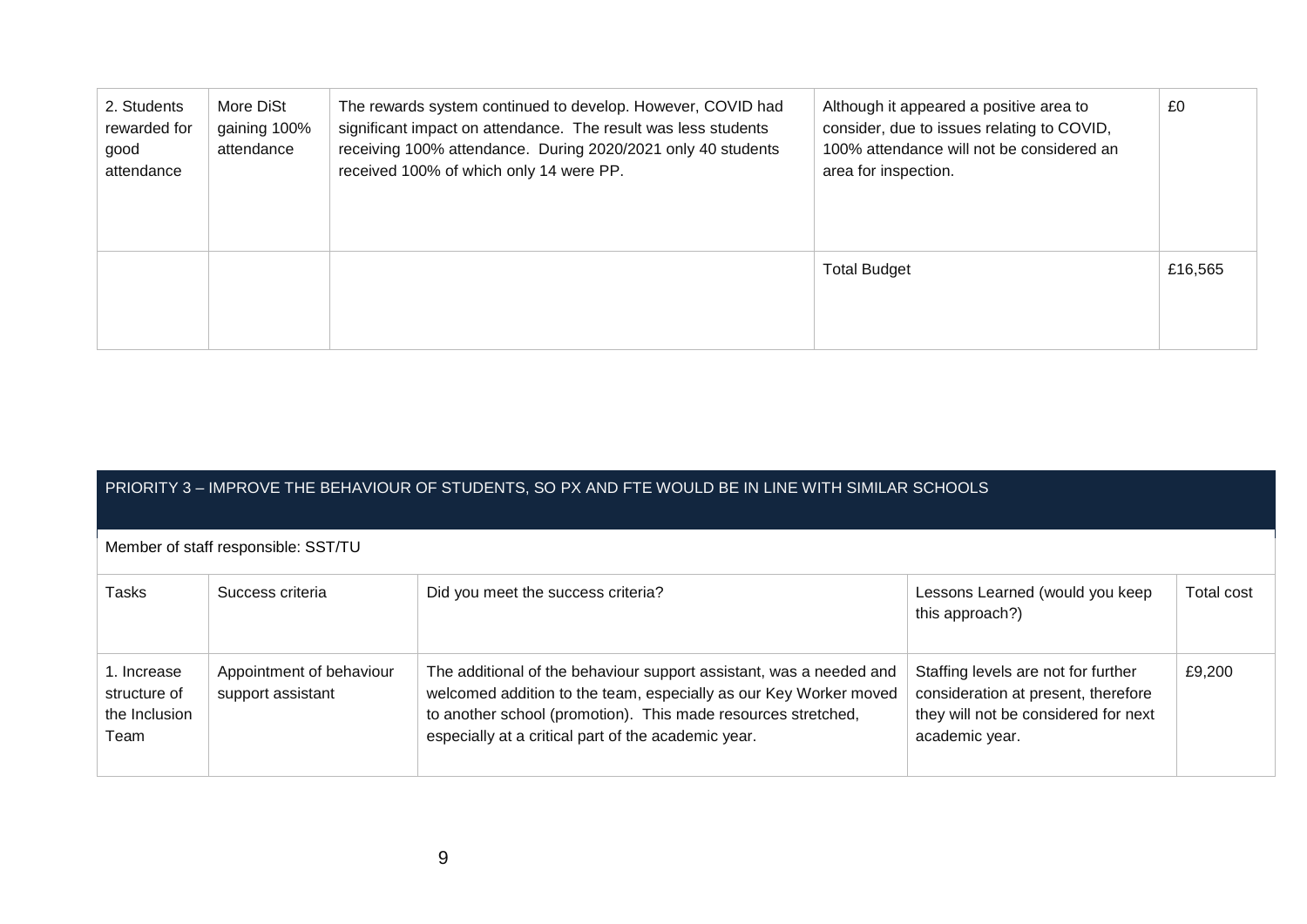| 2. Improve<br>behaviour in<br>classroom<br>and during<br>social time | Improved teaching and<br>learning of identified<br>students<br>Improved classroom<br>management of students<br>Improved behaviour during<br>social time | This is an area that witnessed the least success. There was a<br>training programme for staff, that including behaviour management,<br>throughout the academic year and an adaption to the behaviour<br>policy to incorporate COVID considerations. However, even with<br>increased provision behaviour of students, including those with PP,<br>was not good. This was disappointing considering previous year's<br>FTE and PX rates for the school were comparable with national<br>norms. It was evident that PP students, especially those with SEN,<br>was negatively affected from the time not in school. COVID<br>regulations also contributed to this as the school's response was to<br>stop all interventions during the Autumn Term. It was not surprising<br>that this led to a large increase of FTEs in the Autumn Term. | Staff education is considered an<br>area for further consideration. We<br>are looking to become an<br>attachment and trauma informed<br>school. As a high percentage of PP<br>students are also SEN, the PP<br>budget will also support the<br>provision of SEN students.                           | £43,211.32 |
|----------------------------------------------------------------------|---------------------------------------------------------------------------------------------------------------------------------------------------------|-----------------------------------------------------------------------------------------------------------------------------------------------------------------------------------------------------------------------------------------------------------------------------------------------------------------------------------------------------------------------------------------------------------------------------------------------------------------------------------------------------------------------------------------------------------------------------------------------------------------------------------------------------------------------------------------------------------------------------------------------------------------------------------------------------------------------------------------|-----------------------------------------------------------------------------------------------------------------------------------------------------------------------------------------------------------------------------------------------------------------------------------------------------|------------|
| 3. Reduced<br>reoffending of<br>identified<br>students               | Reduction in repeat PXs<br>(up to 3 students)<br>Identify at risk students<br>Increased interventions for<br>students                                   | The main target for this academic year was for no PP student to<br>receive a PX. This target was achieved, as the school sadly had to<br>PX one student, who was non-PP. The school did see an<br>improvement in the number of PP students identified for support.<br>This led to several PP students participating in a number of<br>interventions to manage and modify their behaviour. However,<br>although an improvement, the school still witnessed a considerable<br>increase in the number of FTEs.                                                                                                                                                                                                                                                                                                                             | The reoffending of students must be<br>a priority of the school. The new<br>Tier system will enable a closer and<br>more systematic approach to<br>identifying students at risk and the<br>increased intervention programme<br>should decrease the number of<br>students offending and reoffending. | £19,771.8  |
|                                                                      |                                                                                                                                                         |                                                                                                                                                                                                                                                                                                                                                                                                                                                                                                                                                                                                                                                                                                                                                                                                                                         | Total budget                                                                                                                                                                                                                                                                                        | £72,182.90 |